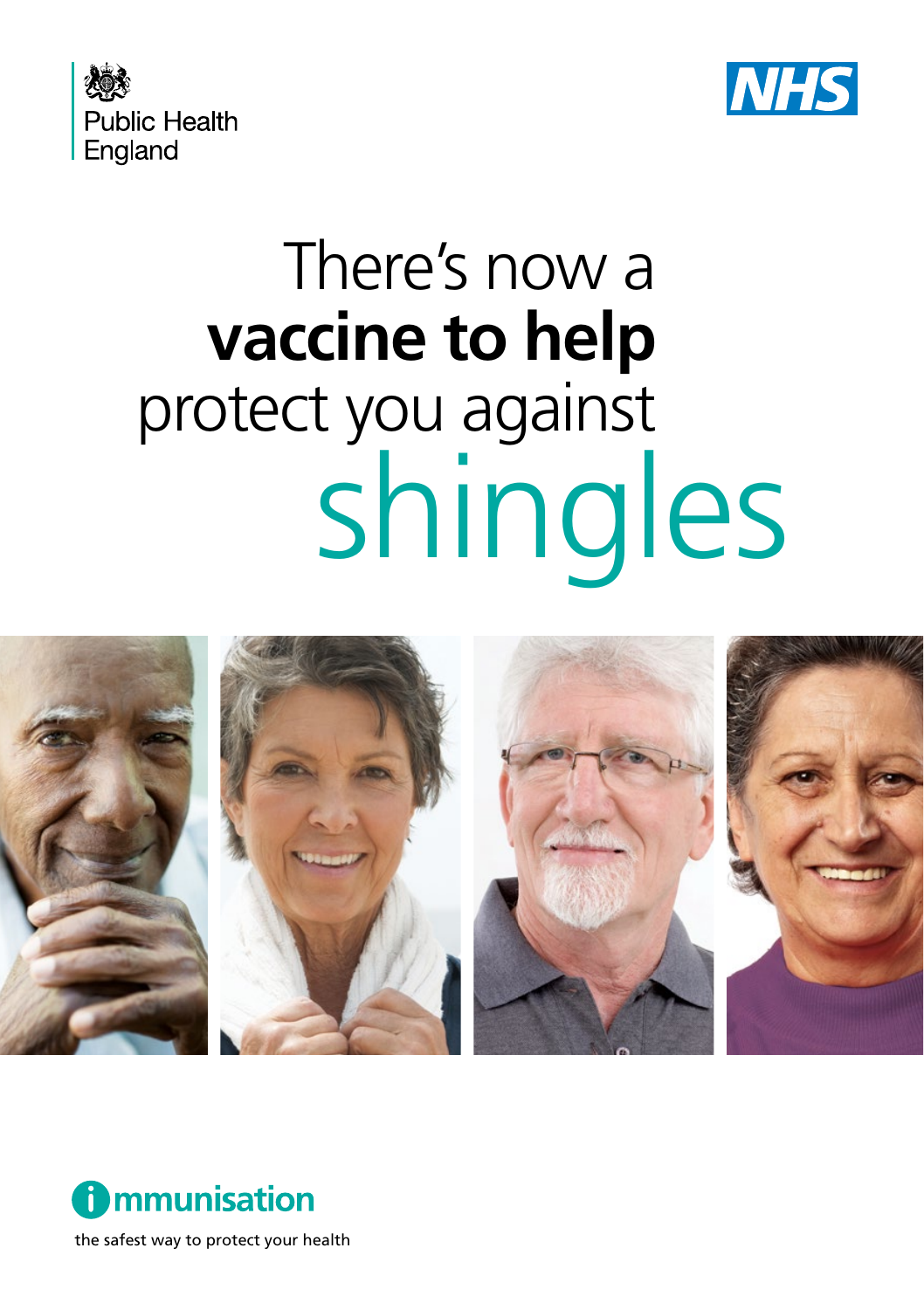**There is now a vaccine that helps reduce your risk of getting shingles and reduces the severity of symptoms if you develop the disease.**

This leaflet describes shingles and the benefits of the vaccination and who is eligible for the vaccine this year.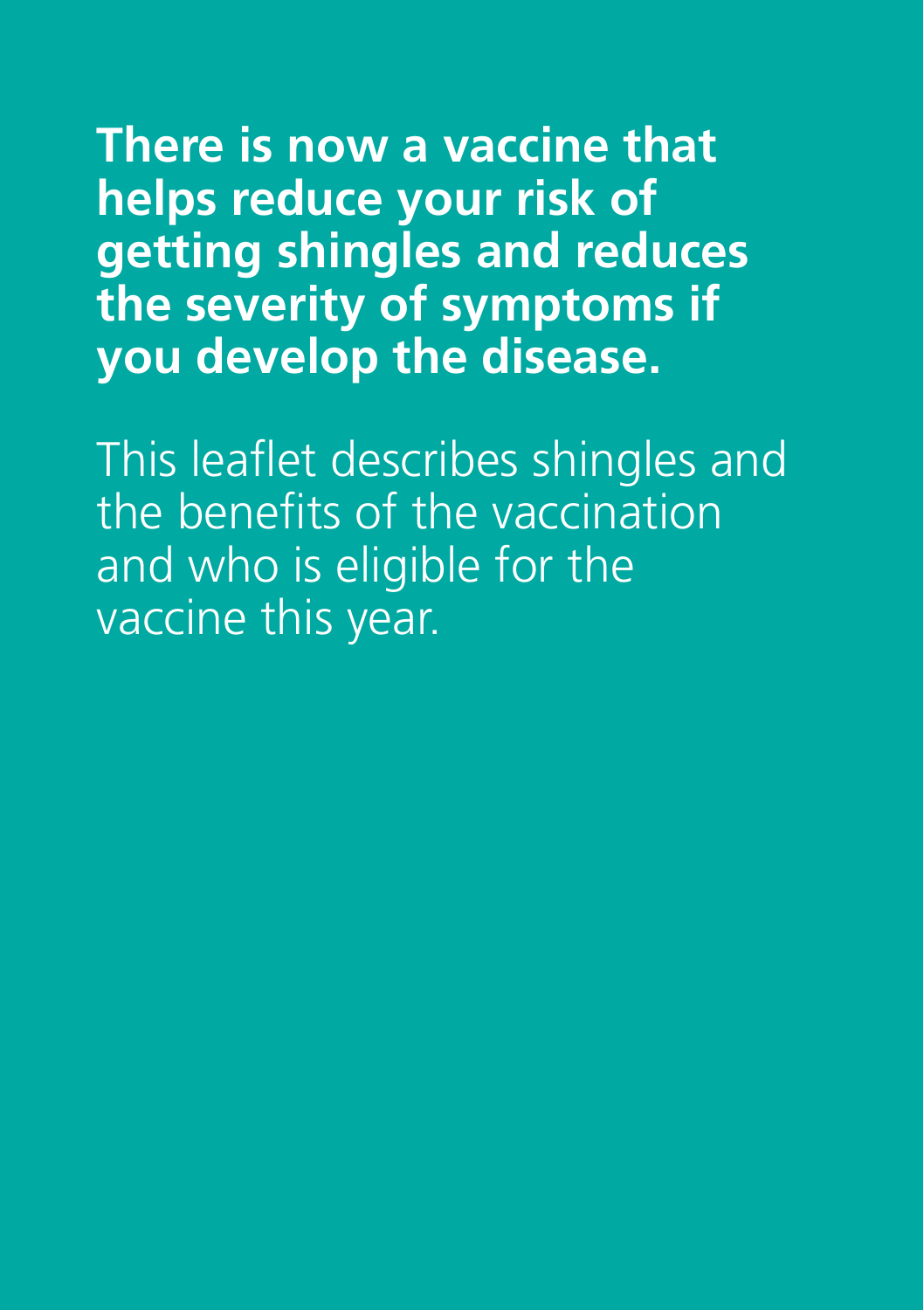Shingles isn't like other infectious diseases because you don't catch it from someone else. Most of us had chickenpox when we were young, although some of us will not be aware that we've had it. If you did have it, then the virus that caused it can stay in your body for the rest of your life without you knowing it is there. If the virus reactivates it causes a disease called shingles.

Shingles can be very painful and tends to affect people more commonly as they get older. **And the older you are, the worse it can be.** For some, the pain caused by shingles can last for many

years.

# **What is shingles?**

Shingles (also known as herpes zoster) is caused by the reactivation of an infection of a nerve and the area of skin that it serves, resulting in clusters of painful, itchy, fluid-filled blisters. These blisters can burst and turn into sores that eventually crust over and heal. These blisters usually affect an area on one side of the body, most commonly the chest but sometimes also the head, face and eye.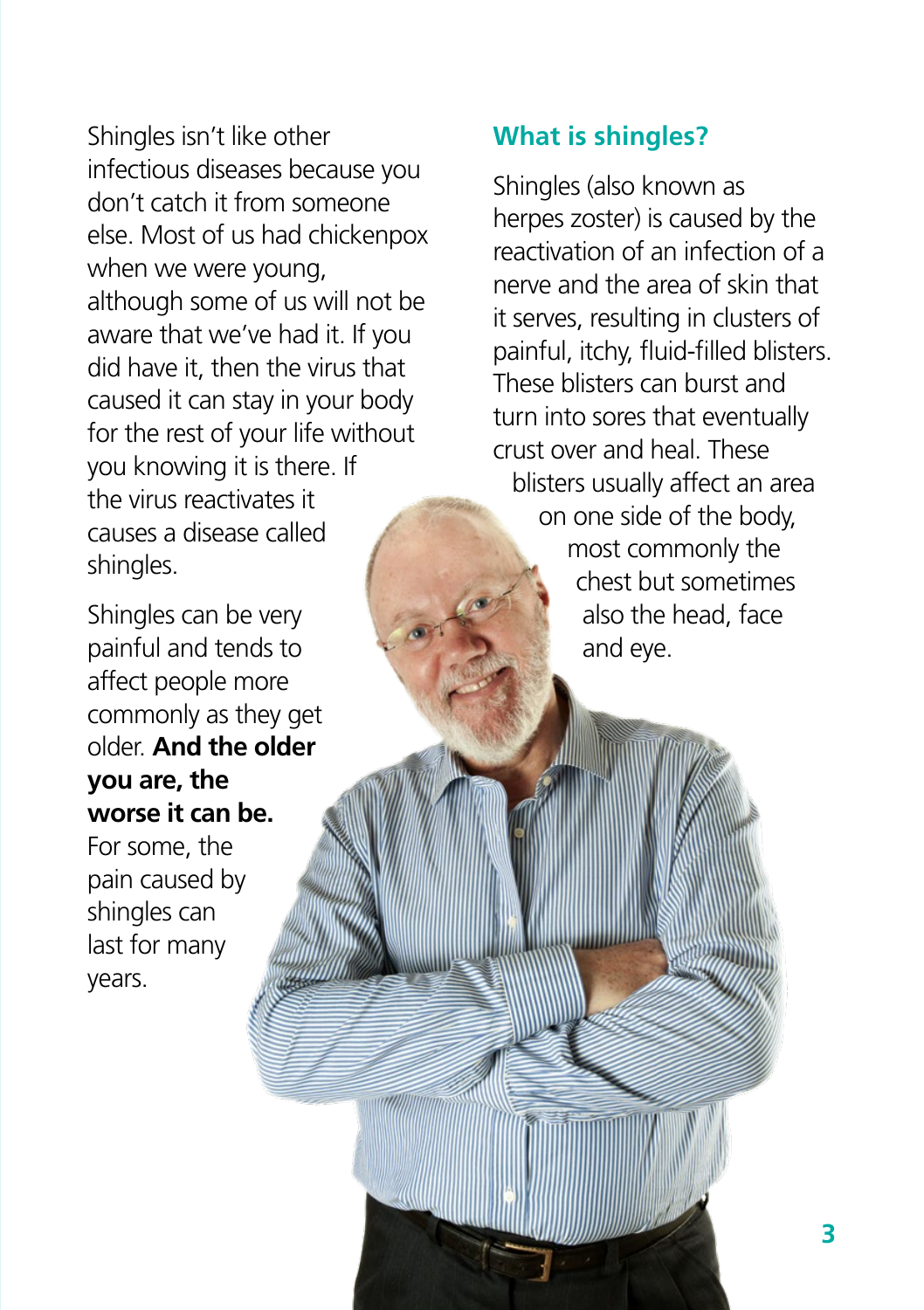# **How long does it last and how serious can it be?**

The rash usually appears a few days after the initial pain and tingling and lasts for about a week. The older you are, the more likely you are to have long-lasting pain. Sometimes shingles develops in the eye and may also affect the eyelid. This can cause severe pain and lead to decreased vision or even permanent blindness in that eye. Most people recover fully, but for some, the pain goes on for several months or even years – this is called postherpetic neuralgia (PHN).

This is a particularly unpleasant condition with severe burning, throbbing or stabbing nerve pain. The vaccine reduces the risk of getting shingles and PHN. Even if you still get shingles, the symptoms may be much reduced.

# **What causes shingles?**

Shingles is caused by the same virus that causes chickenpox – the varicella zoster virus.

When you recover from chickenpox most of the virus is destroyed but some survives and lies inactive in the nervous system. It can then reactivate later in life when your immune system is weakened by increasing age, stress or conditions/treatments that reduce your immunity.

# **How do you catch shingles?**

You don't catch shingles. Chickenpox virus caught earlier in your life reactivates later to cause shingles. You can't catch shingles from someone who has chickenpox. However, if you have shingles blisters, the virus in the fluid can infect someone who has not had chickenpox and they may develop chickenpox.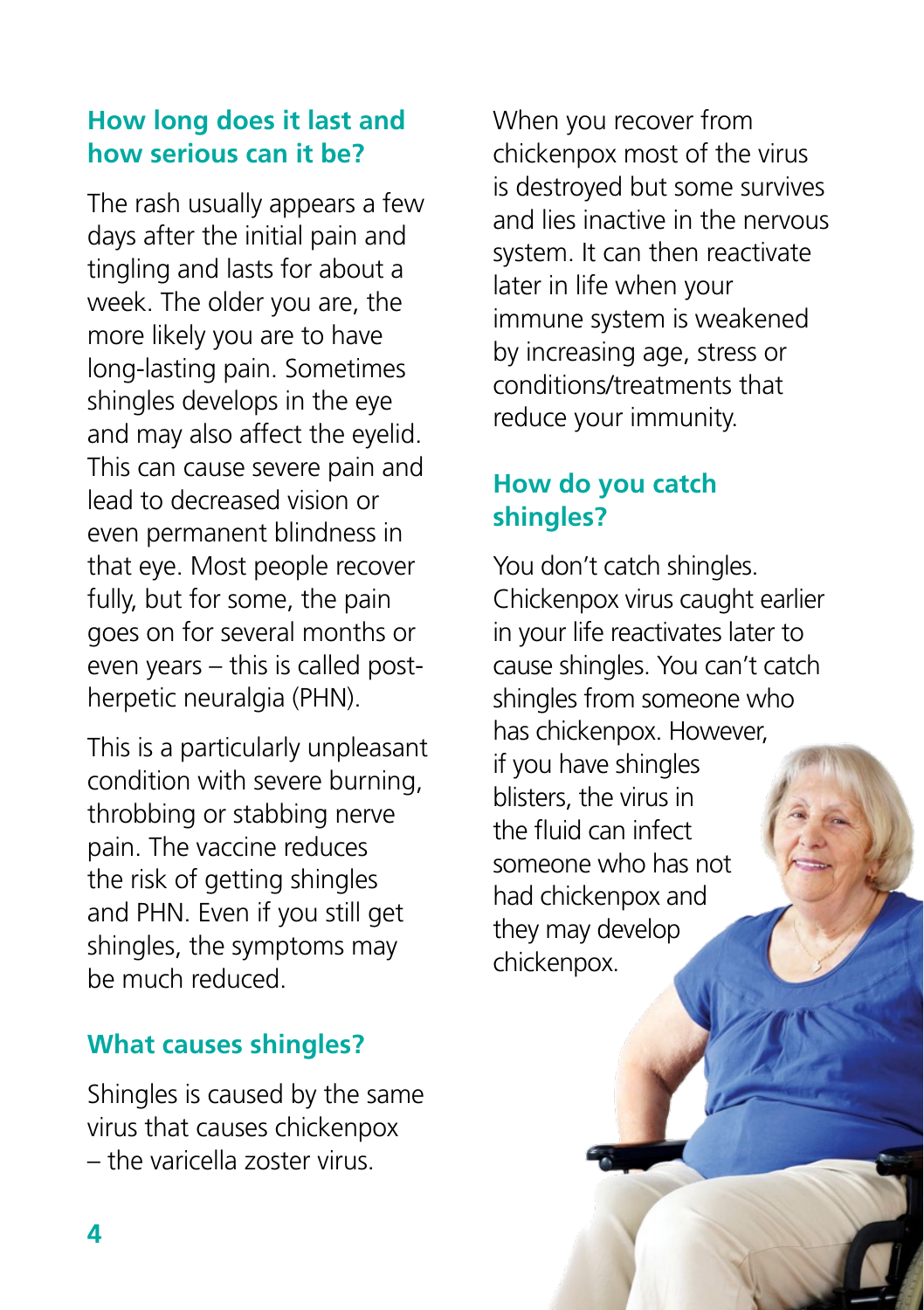All people aged 70 on 1 September 2016 are eligible to get the vaccine. In addition, this year anyone who is 78 on 1 September 2016 can also receive the vaccine.

#### **How common is shingles?**

About one in five people who have had chickenpox develop shingles. This means that every year in England and Wales, tens of thousands of people will get shingles. It is more common in people aged over 70 years, and of these, about 14,000 go on to develop PHN and over 1400 are admitted to hospital because of it.

#### **How effective is the vaccination?**

By having the vaccination you will significantly reduce your chance of developing shingles. And, if you do go on to have shingles the symptoms are likely to be milder and the illness shorter, than if you had not had the vaccination.

# **Where is the vaccination given and will I need one every year?**

Like most vaccinations, the vaccine will be given in your upper arm. You will only have the vaccination once – unlike the flu jab, you do not need to be re-vaccinated every year.

# **Will there be any side effects?**

Side effects are usually quite mild and don't last very long. The most common side effects, which occur in at least one in every ten people, are headache, and redness, pain, swelling, itching, warmth, and bruising at the site of the injection. If the side effects persist for more than a few days you should discuss this with your GP or practice nurse.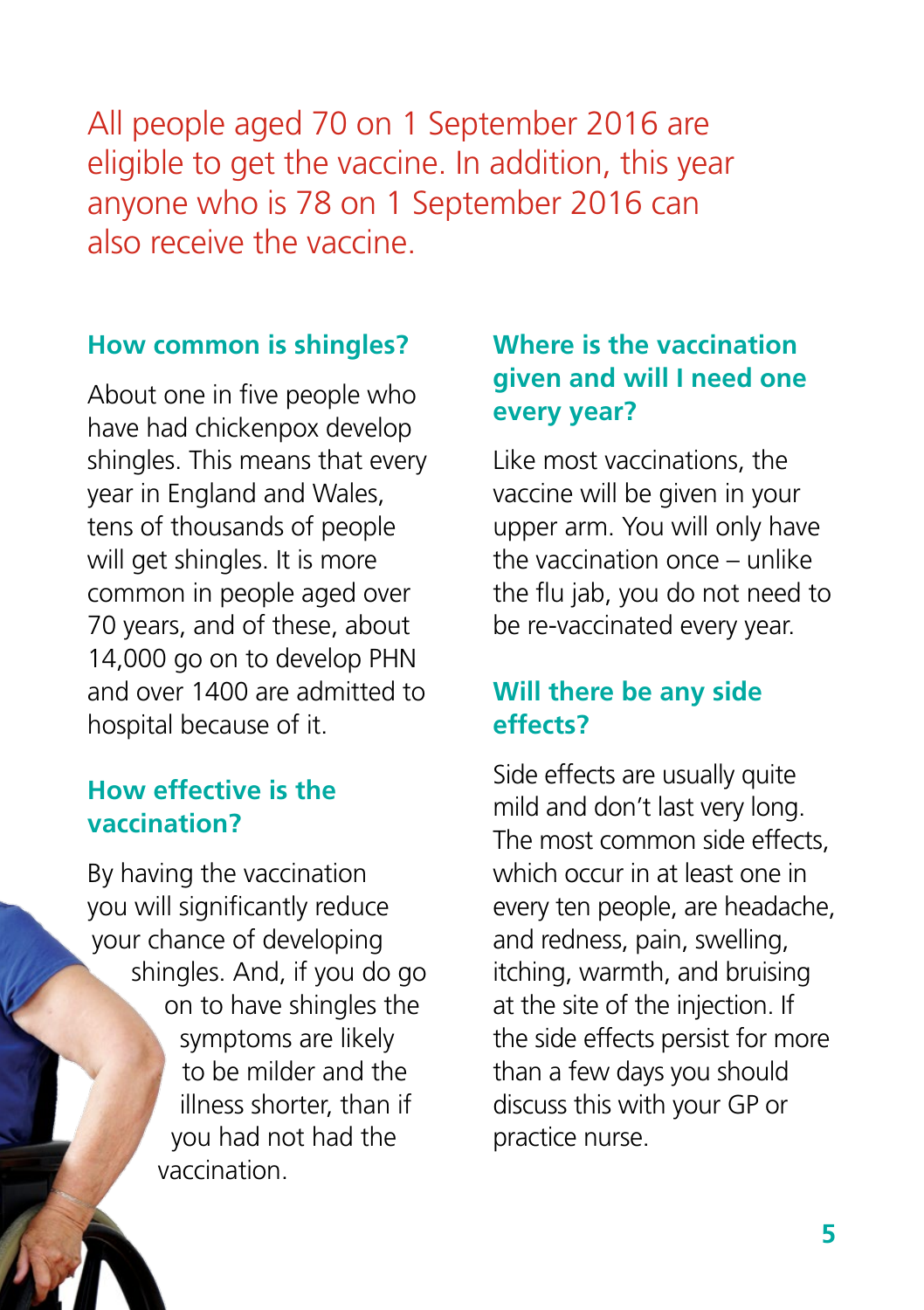# **How safe is the vaccine – has it been used in other countries?**

Like all licensed vaccines, the shingles vaccine has been thoroughly tested and meets UK and European safety and licensing requirements. It has been used extensively in several countries including the United States of America and Canada.

In the first two years of the shingles vaccination programme more than 913,000 people were vaccinated in England.

# **Who will get the vaccine?**

All people aged 70 on 1 September 2016 (i.e. all those born between 2 September 1945 and 1 September 1946, inclusive). People aged 78 will also be offered the vaccine in a catch up programme (i.e. all those born between 2 September 1937 and 1 September 1938, inclusive).

The vaccine is also available for those previously eligible but who missed immunisation. For example, those born

from 2 September 1942 to 1 September 1945 and those born from 2 September 1936 to 1 September 1937 up to the day before their 80<sup>th</sup> birthday.

# **What about people who aren't 70 or 78, will they be getting it?**

People under 70 years of age are at lower risk of shingles but will become eligible for the vaccine in the year following their seventieth birthday. People aged 80 years and over are not eligible for the shingles vaccination because the vaccine becomes less effective as people get older. If you are worried about shingles speak to your GP.

### **Do I need to do anything to get the vaccination?**

No; your doctor will invite you for the vaccination. You can have it at the same time as your flu jab in the autumn (although you can have it at any time of the year once you're eligible).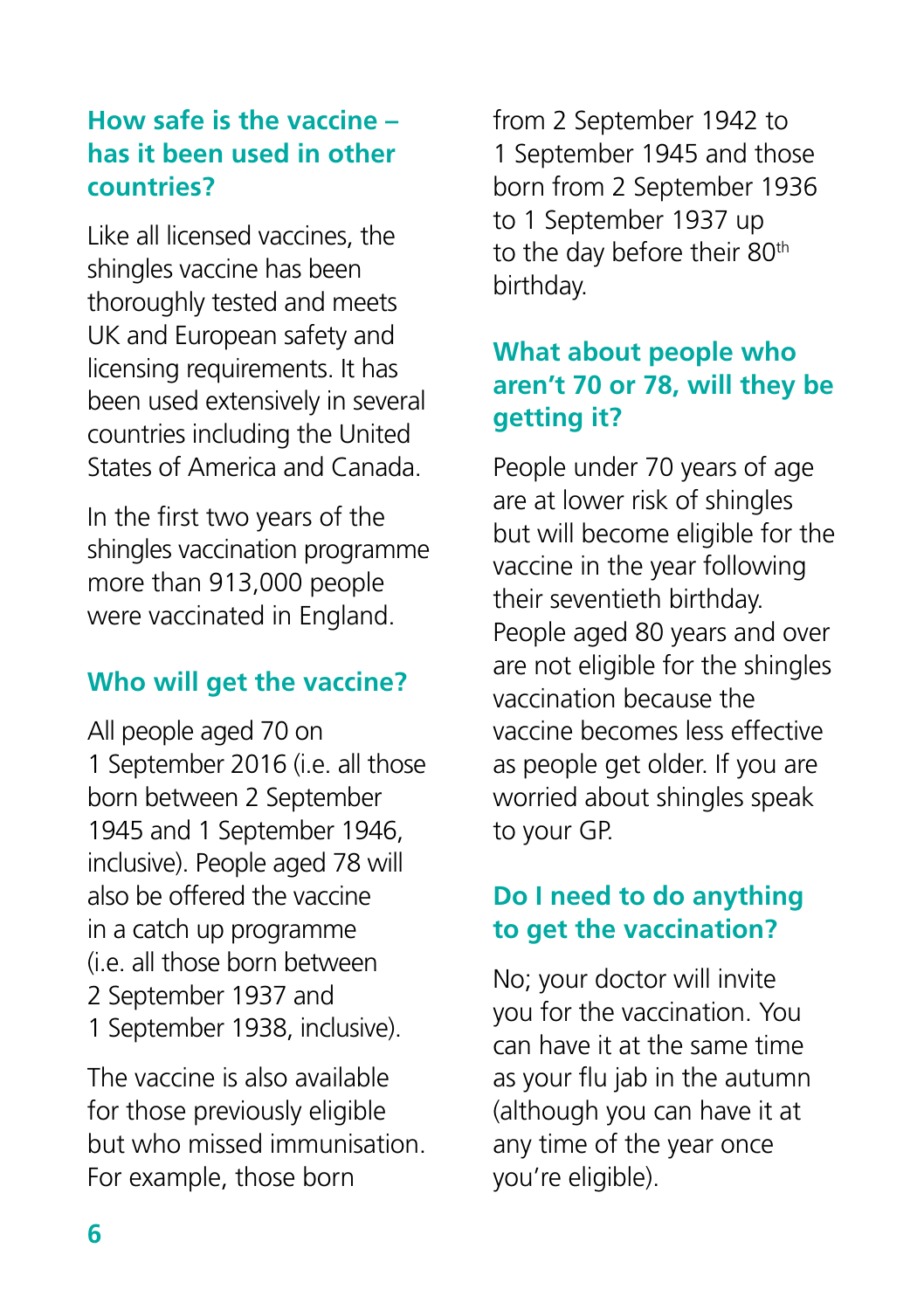### **Are there people who shouldn't have the vaccination?**

People who have weakened immune systems, for example due to cancer treatment, should not have the vaccine. Your doctor will advise whether this applies to you. Also, if you've had a severe reaction to any of the substances that go into the vaccine, you shouldn't have it. Again, your GP will advise you. The shingles vaccine in use in the UK contains porcine gelatine. Some people may not want to have the vaccine but this is the only shingles vaccine available worldwide.

# **Should I take any precautions after having the vaccination?**

If you get a rash after having the vaccination you should seek advice from your GP.

# **What if I miss my vaccination? Can I have it later?**

If you are unable to go to the appointment offered, then please contact your GP practice to re-arrange it. It's important that you do not leave it too late to have the vaccination.

# **Further information**

Speak to your GP or practice nurse, for more information before or after you've had the vaccination. You can also visit the NHS Choices website at **www.nhs.uk/shingles**

Remember that patients who were eligible for immunisation in the first three years of the programme but who have not been vaccinated against shingles remain eligible until their 80<sup>th</sup> birthday.